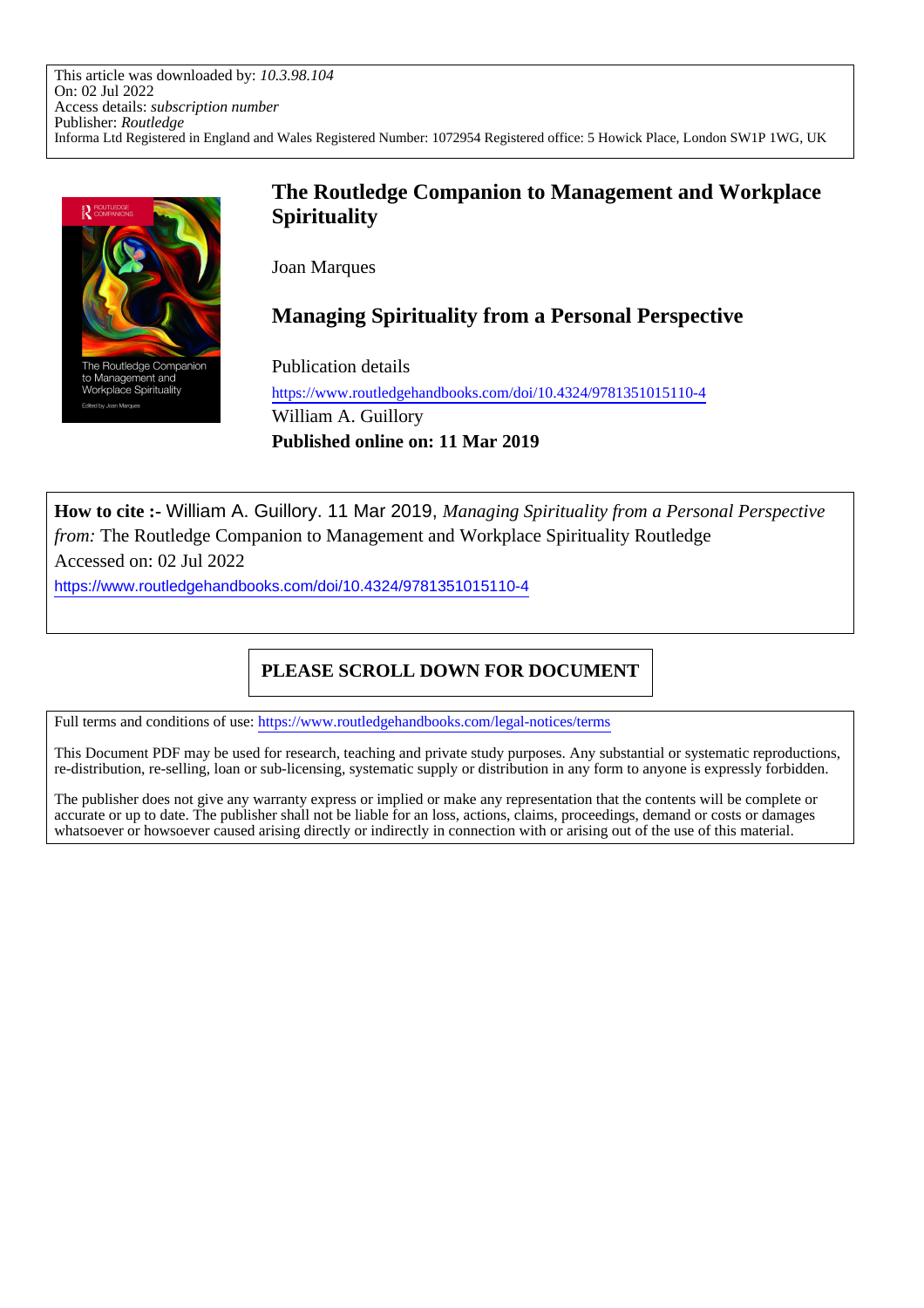# MANAGING SPIRITUALITY FROM A PERSONAL PERSPECTIVE

*William A. Guillory*

### **Defining Spirituality**

Spirituality is a state of being which is sourced from within—beyond what we have been programmed to believe and value; both genetically and environmentally. Spirituality is the inner source of wisdom that is reflected in values and behaviors which are both humanistic and performanceoriented. These values include empathy, compassion, humility, passion, empowerment, and love; as well as inspiration, creativity, and imagination. One of the most profound expressions of spirituality is religion. Spirituality is source and religion is a human expression which compatibly embraces believers, non-believers, and those who are unaffiliated. Other expressions of spirituality include meditation, prayer, Yoga, and simply treating others with dignity and respect.

Most of all, spirituality is not a single state of being. It dynamically changes as an individual ascends to more expanded levels of existence—and in different forms. We use descriptions and words to describe how a spiritual experience has transformed our thinking and behaviors. Keeping in mind the words of the famous East Indian philosopher, Jiddu Krishnamurti, … what lies beyond cannot be put into words because, "the word is not the thing".… Or the Polish–American scientist and philosopher, Alfred Korzybski, who remarked, "the map is not the territory." Both individuals expressing the view that we use these concepts and models to guide our conversation about a spiritual experience, not to imply that we are describing reality. The closest we come to reality is the experience and the subsequent way our personal consciousness is irreversibly altered.

For example, transforming from the dominant state of human existence on Earth, survival to compatibility, is to become more spiritual. A consciousness of survival is dominantly characterized by:

- 1. Scarcity
- 2. Win/lose
- 3. Competition
- 4. Separateness, and
- 5. Polarization.

Based upon power being associated with information; the collection, organization, and interpretation of data. These characteristics dominantly, but not totally, comprise the context of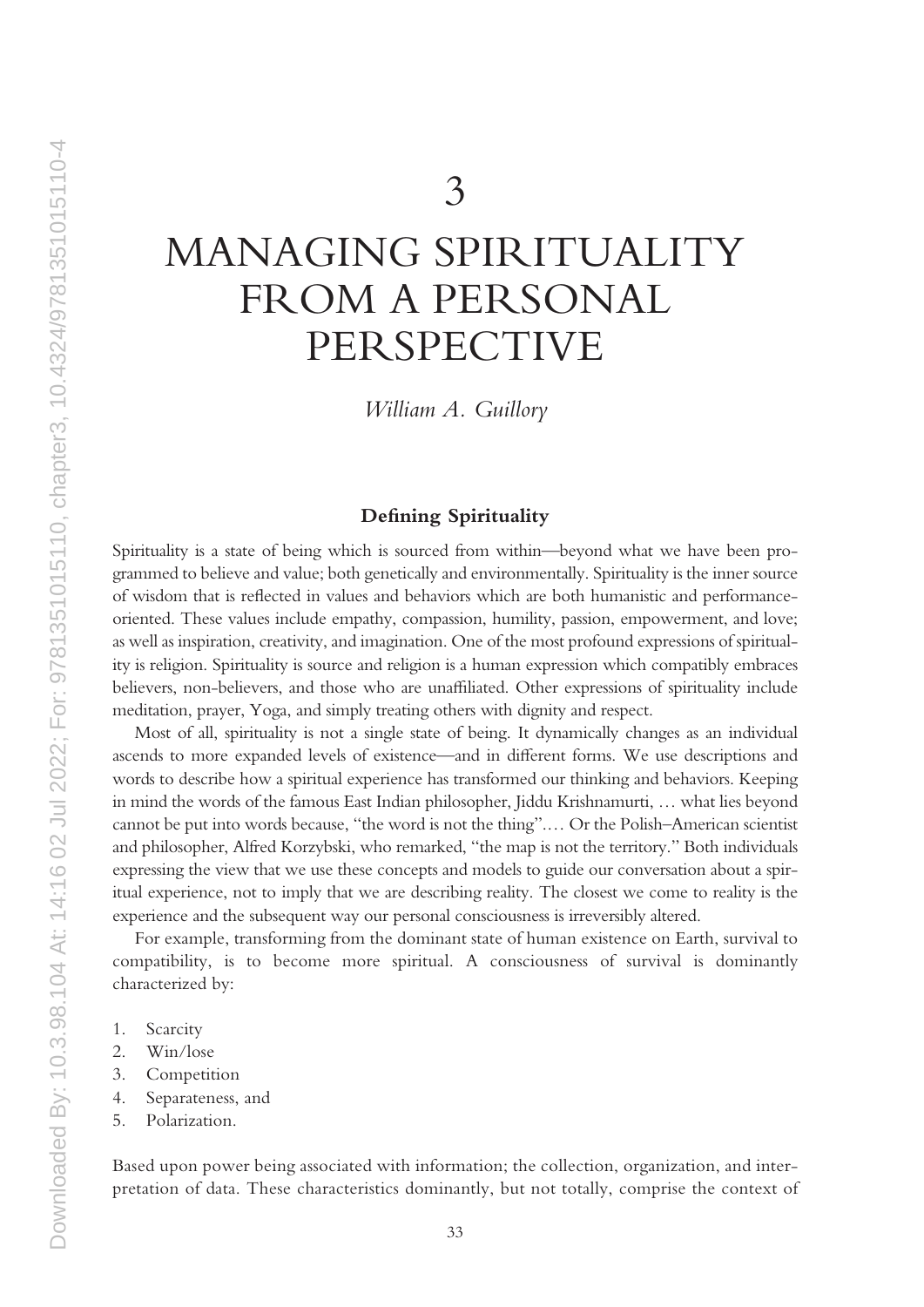human existence on Earth. Within the framework of this paradigm, technology is developed with the intent of increasing the potential for acquiring and storing, processing, and retrieving information. In essence, this context of operation allows unlimited access to data, facts, and discoveries for the advancement of science, technology, medicine, economics, and every form of human interest and activity. It also allows planet-wide distribution on the Internet. The intent of one's activity is reflected by how information is used and the result it produces.

For example, information can be applied to characterizing, tracking, and programming individuals in a national or global society, as well as used for weaponry and security. In more advanced ways, it is applied to the development of androids, cyborgs, and the continuing advancement of artificial intelligence (AI). In essence, the applications of technological advancement are no more or less spiritual, in use, than the consciousness which drives it. In a dominantly survival-based society the characteristics above determine the intent of the applications. The question which arises from a personal perspective is "how much do we each participate consistent with a context of survival and how dominant is it in our personal and professional life?"

In contrast, a consciousness of compatibility is dominantly characterized by:

- 1. Respect
- 2. Equality
- 3. Interdependence
- 4. Collaboration, and
- 5. Freedom.

Based upon power being associated with knowledge; the creative transformation of information into knowledge. These characteristics are commonly judged as more spiritual than those of the survival paradigm, listed above, based on the observation of greater individual and collective harmony, understanding, and physical and mental wellbeing. The result of a transformation from survival to compatibility in consciousness is the following dominant paradigm for human existence:

#### *The Seven Principles of Social Equality*

- 1. All humans are *worthy* by virtue of their existence—no human should be exalted as superior to others.
- 2. All humans have an *inherent* right to be fed, clothed, and sheltered—with the support of others where necessary.
- 3. All humans have an *inherent* right to be educated to learn both physical survival and global adaptation.
- 4. All humans have an *inherent* right to freely explore and express their spiritual values through creativity, innovation, and/or any other form of human understanding, compassion, and love.
- 5. All humans have an *inherent* right to explore consciousness for the continual acquisition of wisdom.
- 6. All humans have an *inherent* right to religious expressions that provide spiritual growth in concert with the wellbeing of all humanity.
- 7. All humans have an *inherent* personal and collective responsibility to preserve a planetary social, physical, and spiritual environment for their continued existence.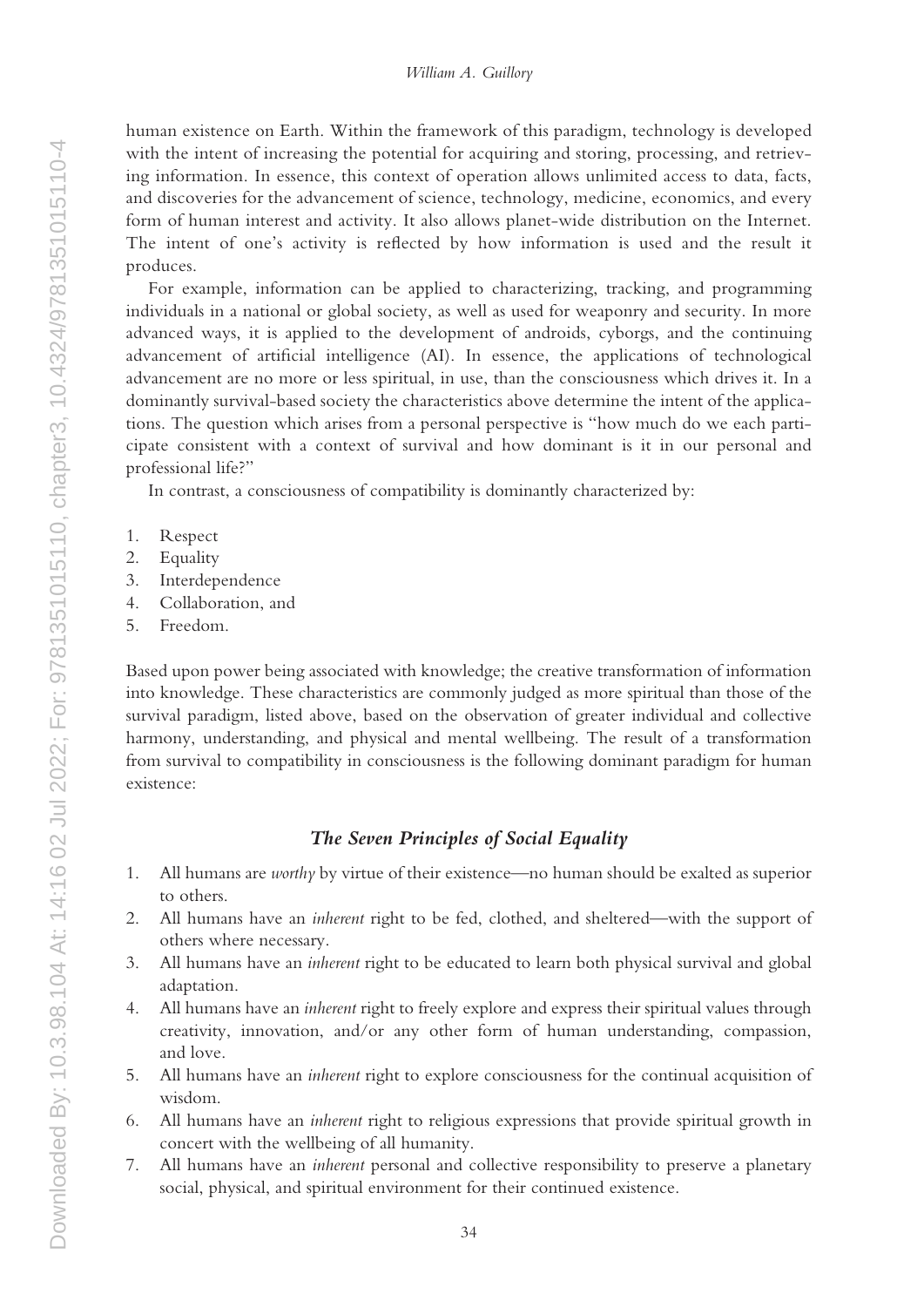This paradigm is available to anyone who chooses to adopt it as a context for living as a human being; or even a spiritual being having a human experience. In order to achieve this way of being and behaving requires the most critical element for spiritual growth—*inner exploration.* As a species, we appear to be deathly afraid of inner exploration, but totally enamored with outer exploration—even to the extent of physical injury or death, e.g., extreme sports or space travel!

## **Inner Exploration**

Inner exploration is the in-depth examination of one's personal consciousness (mind) with the same enthusiasm and commitment as one uses for learning and applying new and existing computer software applications. Human mastery of outer-space exploration far exceeds the knowledge and wisdom that are necessary to constructively manage the technology which has been invented. This process is sometimes referred to as *self-mastery*.

A dedicated exploration of self-mastery begins with the awareness that every interaction experienced that results in a counterproductive feeling or emotion is feedback that an opportunity exists for learning and resolution. Resolution is synonymous with a *realization* (Guillory, 1984). A realization is typically the permanent invalidation of a programmed belief, and even sometimes a value held by some groups, such as the belief of the superiority of an individual relative to another by racial distinctions.

The steps involved in such an examination are the sequence outlined for Emotional Intelligence (Walton, 2002), when there is the experience of an unconscious perception which has the potential or reality for conflict:

- 1. Become aware of the feelings and emotions you are experiencing—stress, tension, pain, which translates into fear, anger, or sadness.
- 2. Focus inwardly on that place in your body rather than on the external event or person inward focus reduces stress and creates a time interval for self-reflection and evaluation.
- 3. In this time interval, ask yourself: "Is this conflict about the external event/person or my own programming? Or, possibly both?"
- 4. If the answer is *Yes* to internal programming, then you can control a detrimental reaction and exercise choice involving a personally appropriate response.
- 5. When you experience relief and possibly personal transformation, ask yourself: "What did I learn about that conflict that will help me to respond more appropriately in the future?"

One of the most constructive processes of engaging inner exploration is the proactive process of learning through interactive, experiential workshops and/or informal coaching; particularly, where those practices are led by a skilled facilitator. The greatest progress, in terms of inner exploration, is usually realized from a variety of personally chosen modalities, such as Zen, Tai chi, meditation, workshops, reading, gardening, support groups, close friendships, etc. Particularly, when the same level of commitment of an individual involving his or her long-term physical health is also applied to his or her mental health.

In the process, the serious practitioner of mental health soon discovers the iceberg model of in-depth analysis. That is, the true source of one's motivations is programmed at the subliminal levels of one's personal consciousness.

In such cases, there are two approaches one might employ for resolution: (1) the assistance of a skilled individual who knows how to facilitate this level of exploration; and/or (2) direct actions that have the potential to *provoke* and ultimately *unearth* the source of an ongoing problem, without ever knowing what it is through analysis. The challenging (behavioral)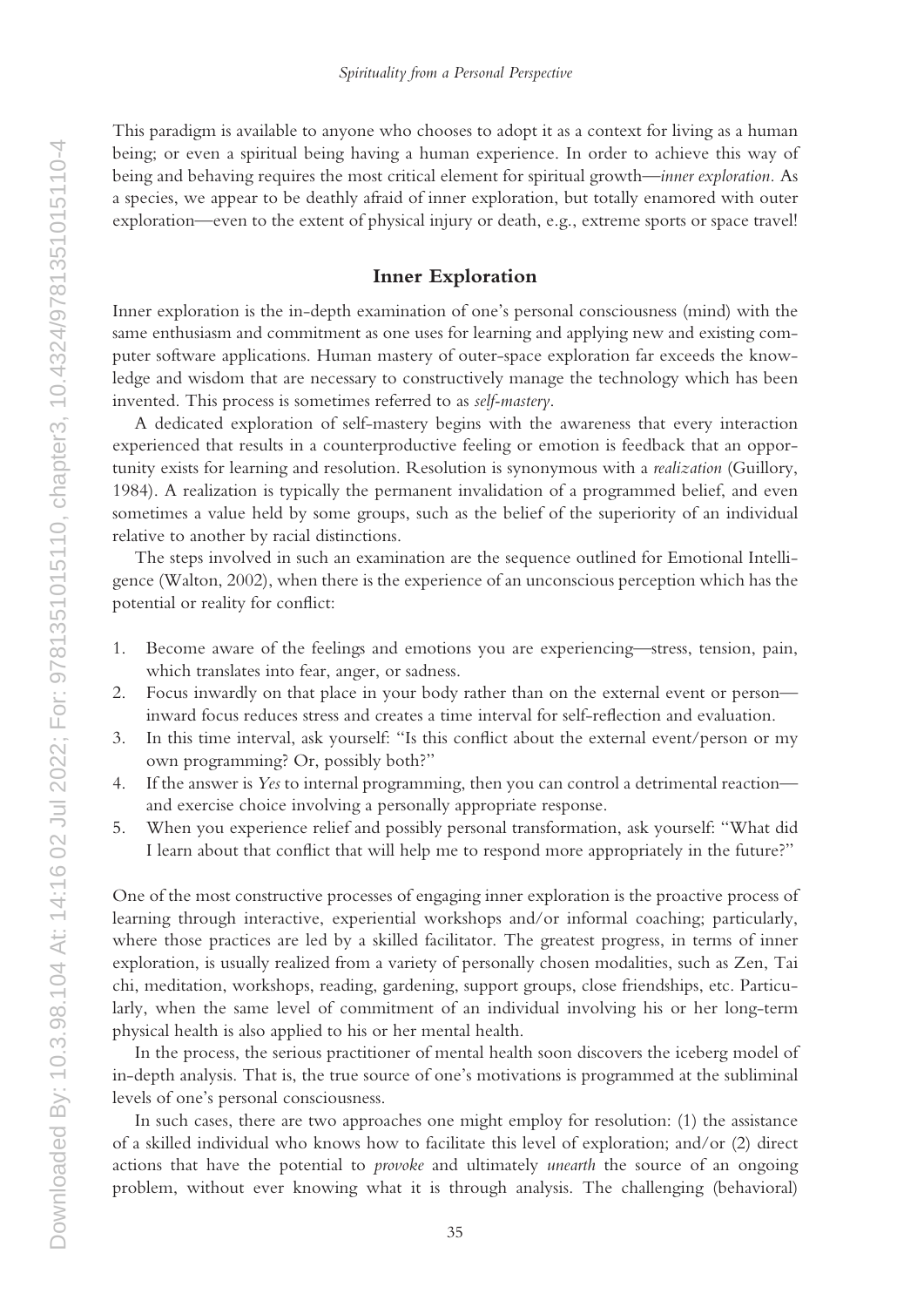provocation is sufficient to create a *constructive head-on collision* between the two individuals and their unconscious programming.

For example, if an individual has difficulty working with a female in a leadership or management role because of an unknown subliminal perception, one of the most direct means of resolution is to work together on an important project. When they *inevitably* experience conflict in the process, they jointly agree to "dialogue" through the perceived difficulty—commonly assisted by a coach/facilitator. This dialogue is an integral part of the process. As they begin a shared exchange, spontaneous perceptions and beliefs will begin to emerge from a hidden part of the iceberg. Not surprisingly, the breakthrough perception or realization is commonly a perception or insecurity they share in common! It takes both contributing individuals to create and maintain an ongoing conflict. Obviously, this approach requires a commitment to resolution by *both* individuals, since they soon realize they are navigating the unchartered waters of their unconsciousness. The emphasis here is that such an approach is a *process*, not an *event*. The result is a transformation in their relationship and incredible personal growth from an individual perspective. These results are confirmed by the expressions of understanding, acceptance, and contribution to each other's success.

The ultimate resolution to this challenge—inner exploration—is finding a way to have the general public value equally, physical *and* mental health from K-1 through high school as a source of a healthy, functional individual—as well as a healthy functioning society.

It was suggested previously that spirituality is not a single level of being, but comprises several, if not many, levels, depending on the courage of the individual for inner exploration; each expanded level involving more humane states of functioning. In the next section, we will explore what these states might be and how they influence our thinking and behaviors as human beings.

### **Horizontal and Vertical Transformations**

Figure 3.1 is a diagram of ascending levels of consciousness. The lowest level is the *bodymind domain* driven by survival. The common emotion experienced by this level of functioning is fear. Hence, there is a great emphasis on the application of technology for personal, national, and international security systems, as well as private weapons for self-protection from each other. Our behaviors with each other are strongly influenced by *fear* of each other, more than the outside world. In essence, fear is the companion emotion of survival—both perceived and real.

The circles within each level represent rings of consciousness—the total intelligence, knowledge, and wisdom of an individual or a group within that domain of functioning. In essence, the size of the ring is in direct proportion to an individual's reality *and* his or her openness for learning. ∆C represents the expansion in consciousness of an individual or a group as a result of a challenging, growth-producing event, such as the resolution of an individual's ordinary conflicts, misunderstandings, and occasional confrontations. A *node of transformation* represents the challenging event.

The greater the ring size, the greater an individual's mastery of that domain of operation. ∆C events represent *ordinary* acts of transformation. Whereas transformation between levels involves a paradigm shift which reorders significantly an individual's being, thinking, and behaving. These are referred to as vertical transformations and those within a level are referred to as horizontal transformations. Vertical transformation or transcendence (to even higher levels of consciousness) are typically the result of an *existential crisis*—a crisis which redefines an individual's reality about purpose, meaning, and values.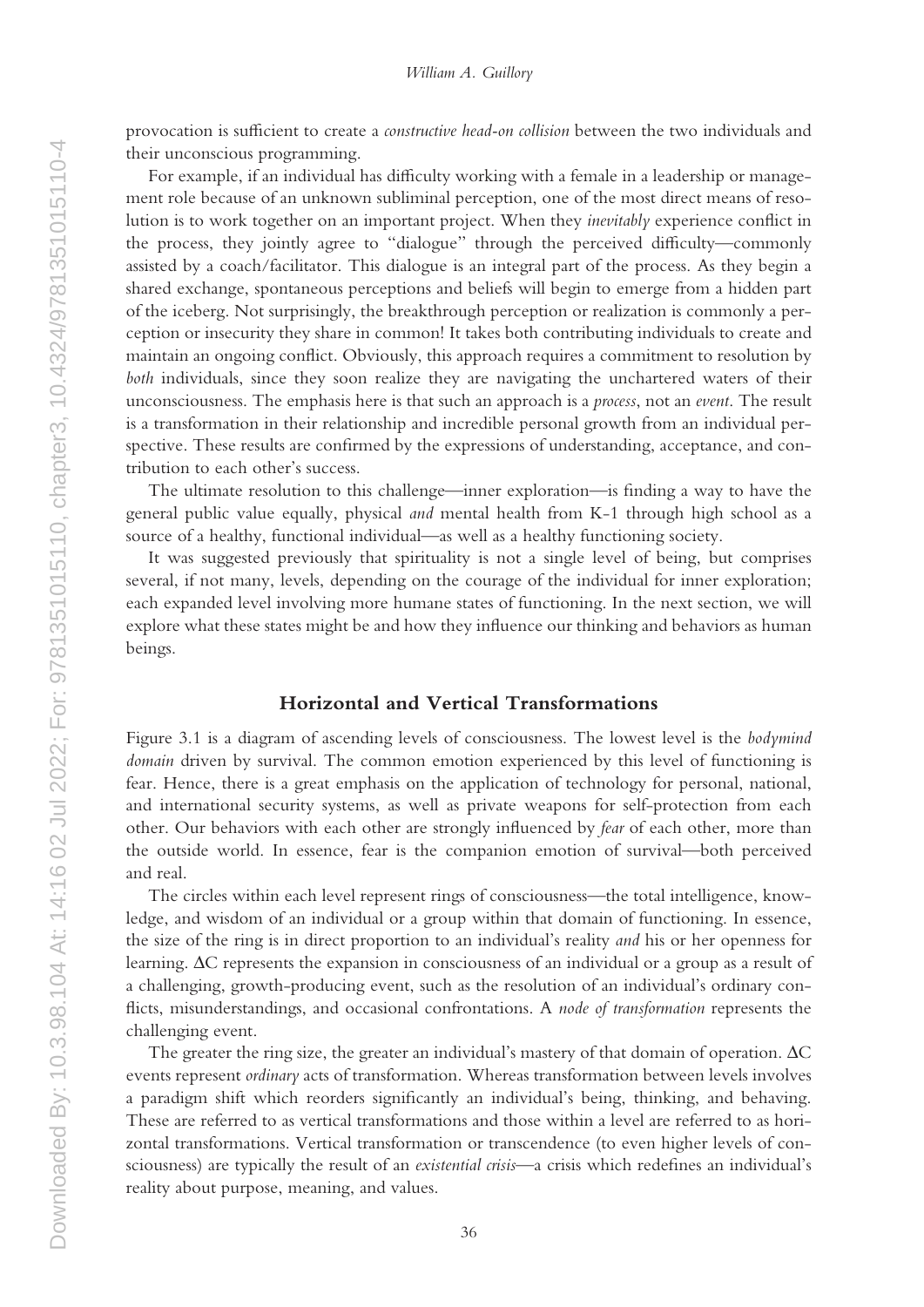

*Figure 3.1* Ascending Levels of Consciousness

Vertical transformations are commonly triggered by *extraordinary* events, such as separation and/or divorce, death of a relative or friend, a car crash, or a life-surviving heart attack or illness. Vertical transformations also commonly occur among individuals who practice personal growth, as a way of life. *Personal growth is probably the most effective preventative way of ensuring one's health and longevity, along with preventative medicine.* In essence, the greater elimination of the source of personal conflicts—large and small—the more *resilient* an individual becomes. We define resilience as the ability to *respond* constructively to adversity (Reivich & Shatté, 2003). This ability is primarily forged during childhood by the way we learn to respond/react to life events. The vertical transformation we have discussed thus far is the shift from survival to compatibility which is accompanied by greater understanding, empathy, and compassion for others—and gradually becomes a permanent (spiritual) way of being.

The transformation from Compatibility to the Mental-Casual Coupled Plane is shown as an ascending stage of spirituality. The Mental Plane represents the mastery of the accurate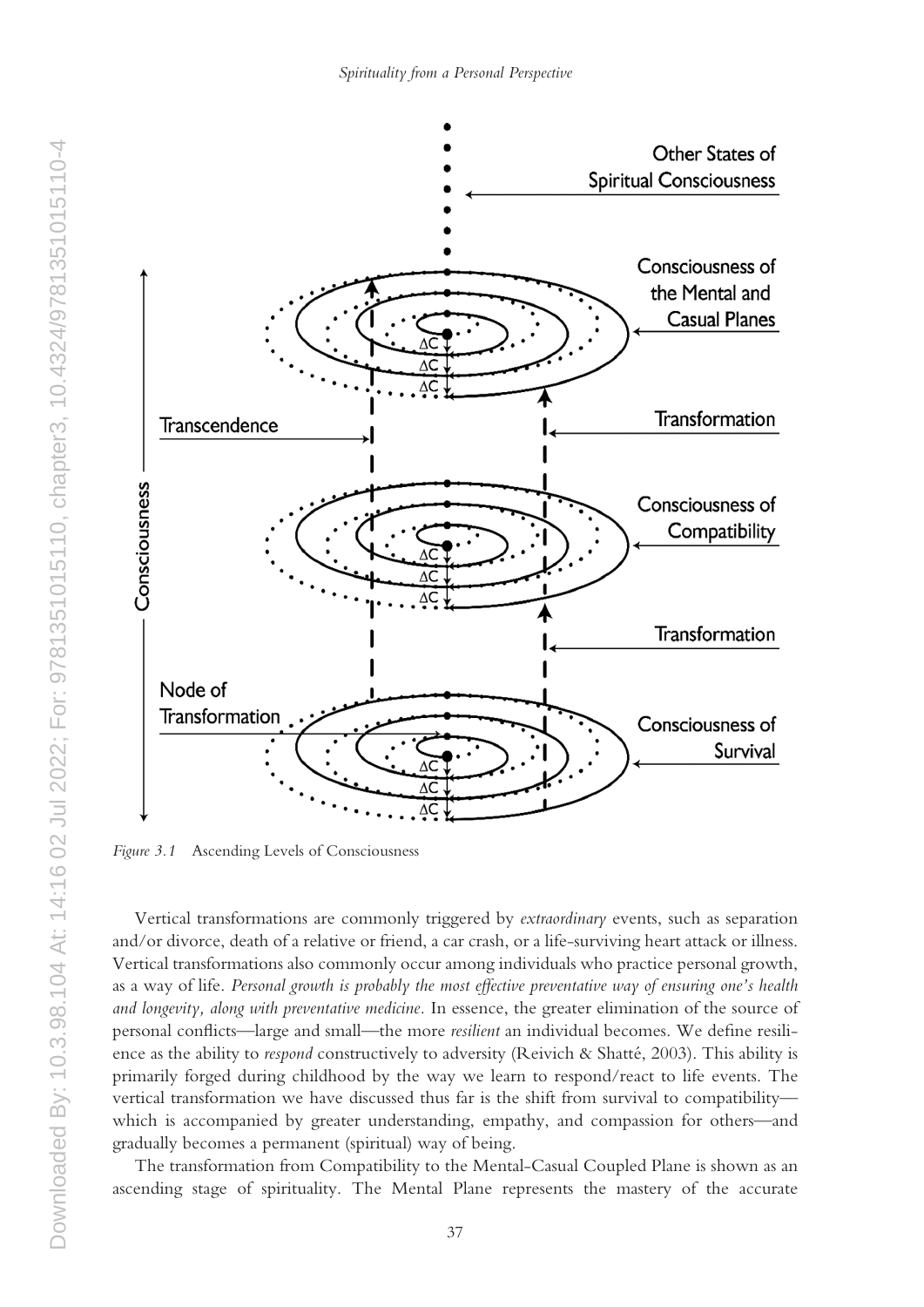interpretation of interpersonal events as a threat or a non-threat to one's physical survival. It is the result of dedicated personal growth. The same as one would be committed to his or her physical wellbeing, through diet, weight-control, exercise, and overall lifestyle. The Casual Plane is mastery of the appropriate accompanying emotional response consistent with the accurate interpretation of an interpersonal event. Examples include *happiness* at a wedding, *empathy* for someone's loss, *joy* for one's success, and *elation* for one's resiliency. Mastery of this coupled level is the activities involved in Mindfulness—an in-depth understanding, empathy, and compassion for oneself and others (Watt, 2012).

Finally, we have noted other expanded spiritual states of existence beyond the Mental-Casual Plane. These levels are commonly experienced either in the meditative or sleep state, or through closed-eye imagery exercise. These experiences are generally employed for transforming and expanding further one's human reality through in-depth consciousness exploration.

#### **Spirituality and Channeling**

*Channeling* is simply the transition from one state of consciousness to another—typically from a more limited state to one which allows greater freedom, imagination, and exploration. Upon return from the channeled metaphysical experience, the realization is usually expressed as a book, insight, new invention, design idea, painting, or whatever form is consistent with an individual's passion. The expression could be as simple as being more humane with respect to differences. Figure 3.2 illustrates the transition from the bodymind domain to the metaphysical domain. The bodymind domain is governed by the laws of physics and the measurable concrete world. The metaphysical domain refers to those levels or states of consciousness corresponding



*Figure 3.2* Domains of Consciousness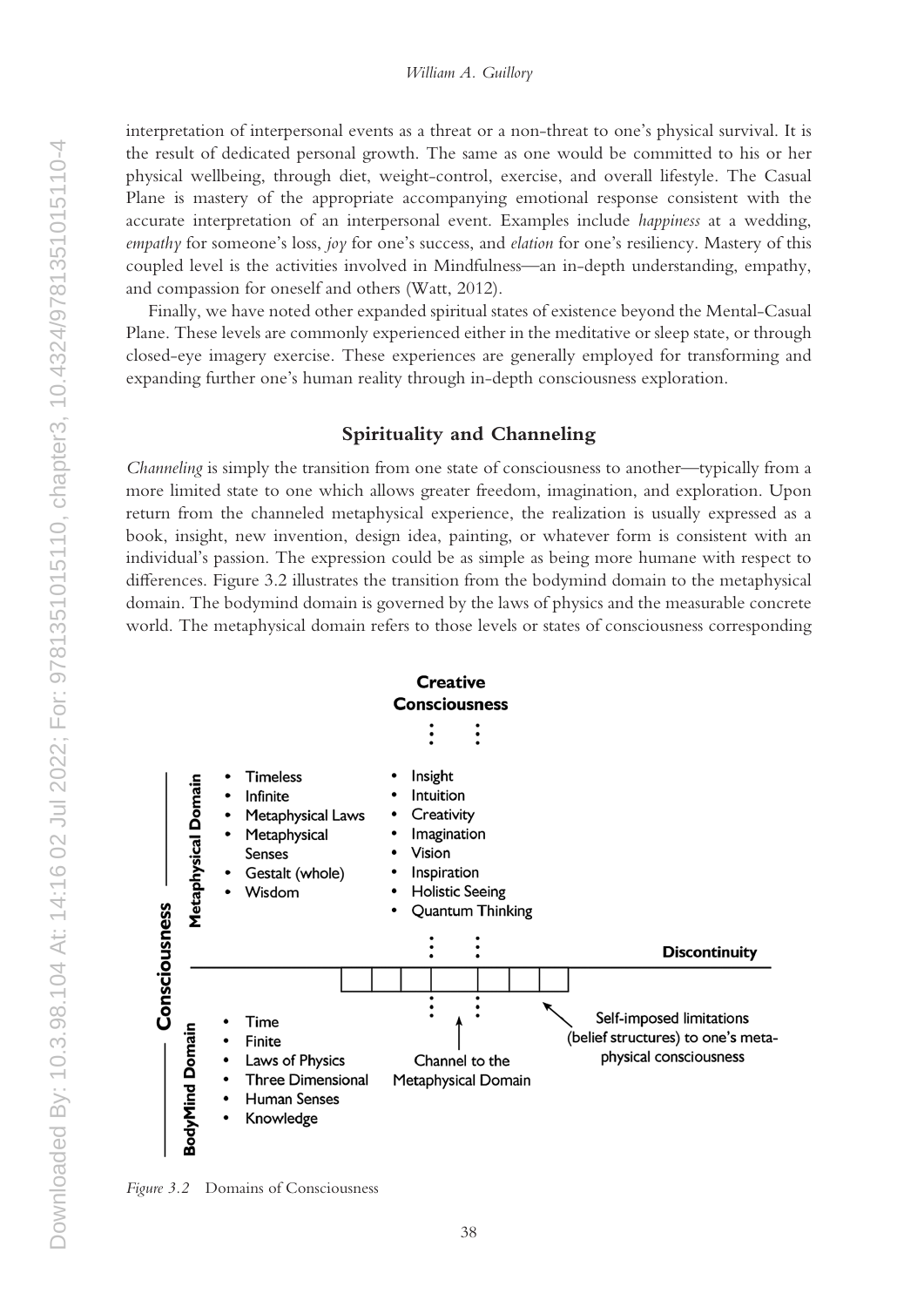to the descriptors listed. Since Consciousness is infinite in capacity, there are states and domains beyond one's imagination and comprehension, represented by the dots. In truth most of us visit the metaphysical world on a nightly basis every time we dream—for rest, recovery, and problem solving as well as exploration. Whether we remember or not is irrelevant, since these processes are essential for our continued healthy existence.

The discontinuity which separates these two realms of consciousness is typical of an individual who *has not* created a natural channel through in-depth personal growth, or more commonly through personal trauma. The blocks below the line represent self-limiting beliefs an individual possesses, such as, "I don't believe … in metaphysics, or telepathy, or clairvoyance, or anything which might invalidate the infinite barrier one has erected to prevent this type of inner exploration or confrontation."

These blocks also represent the belief structures which are the nodes in Figure 3.1 that are used for the systematic process of consciousness expansion by the horizontal transformations we discussed. When one's ring size produces a highly self-aware individual with a natural aspiration for inner exploration, a spontaneous breakthrough occurs as a result of a "defining event." The rupture is usually permanent and leads to unlimited exploration, usually by conscious choice.

Besides the fun of exploration, every voyage to the other world automatically begins to create an expanded ring of consciousness—beyond compatibility or even more expanded states. This new ring begins to create an alternate reality within which that individual begins to also function, simultaneously!

In truth, most humans access the metaphysical realm on a regular basis whenever they are creative, innovative, imaginative, or inspired. Or, more likely, the state accesses them, in stressful situations, and then shuts down at the completion of the spontaneous-looking event. This is a common experience for artists, writers, actors, scientists, clergy, and others who experience *periods* of creativity and inspiration. For more daring individuals of inner exploration, they learn to *request* such experiences, which lead to the unlimited exploration of consciousness. Thus, visitations or spiritual experiences to other realms of consciousness may include conversations with spirit guides, paradigm creation, astral travel, visitation to other universes, spiritual oneness, and many other spiritual experiences, limited only by one's imagination or interest.

The crucial point of this discussion is that as a result of such experiences, the individual becomes more understanding of the shortcomings of others, open to possibilities, compassionate of human suffering, passionate about human experience and the opportunity to influence the wellbeing of others; and most of all, a much less desire for material possessions or symbols of success. This is an example of an *existential shift* in values that was referred to above. Eventually, the channel to the spiritual realm becomes so wide that it no longer exists. The result is a totally *integrated* or *actualized* individual which Maslow (n.d.) pointed to, at the time he created his hierarchy of needs.

## *Ten Ways to Integrate Spirituality in Your Life*

- 1. First and foremost, embrace personal growth as life's opportunity for acquiring greater wisdom.
- 2. When you experience personal (or workplace) conflict, reflect inwardly for the source of your reactive emotion(s)—discover your unmet expectation as the key to discovering the source (Emotional Intelligence).
- 3. Compare your personal values with the major activities in your life. If the two are significantly out of alignment, attempt to understand and resolve the disparity.